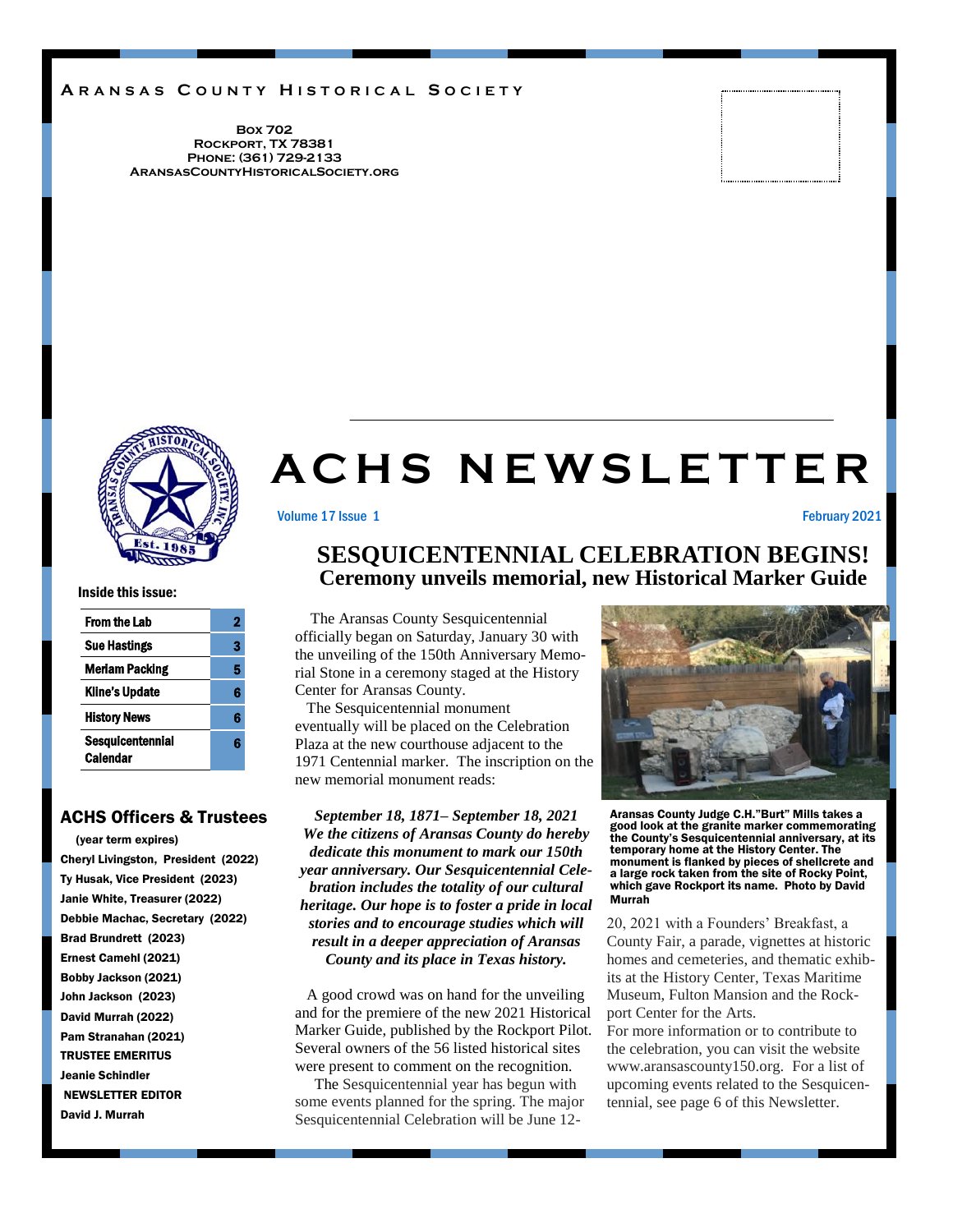## *FROM THE LAB: A message from the President . . . . .*

 Hello members and friends. I hope this finds you feeling well and coping with our continued challenges. One result of these challenges is that your Board of Trustees voted to postpone the Annual Meeting that is normally held in February. Its primary concern is for the health and safety of our members. As soon as we have a new date we'll let you know. The trustees, whose terms were set to expire, have all agreed to stay on the Board until then.

 The Board continues to meet monthly, thanks in large part to our friends at the Rockport Center for the Arts and the Fulton Mansion. They have generously allowed us to meet at their locations, providing us a large enough room to allow appropriately social distance within a disinfected, sanitized space. We deeply appreciate their hospitality.

 If you haven't had a chance to purchase the **2021 Aransas County in Photographs Calendar** you'll want to get one soon. They are available through our website ACHS1985.org for \$10 plus \$2 for mailing. Or, or you can buy them for \$10 at Rockport Printing or the Chamber of Commerce Visitors Center.

 When will we have a home of our own again? This is the burning question. Repairs at the school continue and seem to be accelerating. The front parking lot has materials delivered almost daily. Workers are spotted inside and up on the roof too. We're still waiting for the school district to release location assignments and a time frame for moving back. Its safe to say we're closer than we've been since Harvey evicted us!

 We have received significant gifts recently from the **family of Bob Bracht, Lisa Baer Frederick**, former owner of Estelle Stair Gallery, and the **Aransas County Historical Commission**. We'll share more information soon about them.

 The Aransas County Sesquicentennial Committee, in conjunction with the *Rockport Pilot*, premiered the brand new **2021 Aransas County Historical Marker Guide** last month. It's full of information and photos of Aransas County's 56 historical markers. The last guide was published ten years ago and, since then, the Historical Commission has added

 **ACHS WELCOMES OUR NEWEST MEMBER, Kay Sparks Kubelka**

many new markers. Thanks to **Mike Probst**, the *Rockport Pilot*, and all the sponsors for this wonderful publication.

 Speaking of the Sesquicentennial, be sure to mark your calendars for the week-long Aransas County Sesquicentennial celebration this summer. The fun starts on June 12 and continues until June 20. Take a look at the Committee's website for updates leading up to June at [www.aransascounty.org](http://www.aransascounty.org)

 Some of you have noticed all the activity around the move of Kline's Café in downtown Rockport from Austin Street to its new home at St. Mary's and Magnolia. **Ty Husak**, our multi-talented Vice President, has been continuously documenting this huge undertaking. Check out his photos, video and explanations of the process on our website ACHS1985.org. He also posts regularly on the Aransas County Historical Society Facebook page as well.

We all know that we are collectively sharing a unique, significant, and life-changing time in our history. Someday, we all will have quite a story to tell. *——Cheryl Livingston*



### ALL THAT'S LEFT: REBAR FROM THE FISHING PIER At the kickoff of the Sesquicentennial celebration in January, committee co-chair Betty Stiles presented to ACHS two pieces of rebar salvaged from the recently demolished Copano Bay fishing pier. These pieces were a part of what was originally the "Hug the Coast Highway" bridge constructed in 1931 to

connect Rockport/Fulton with the Houston area. After a new causeway was completed in 1966, the old bridge became two of the longest fishing piers in the country, extending from nearly a mile each from the north and south. With the addition of lights for night fishing, the piers attracted fishermen from throughout the nation for sixty years.

 The pieces will become a part of ACHS's permanent collection. Photos by Cheryl Livingston.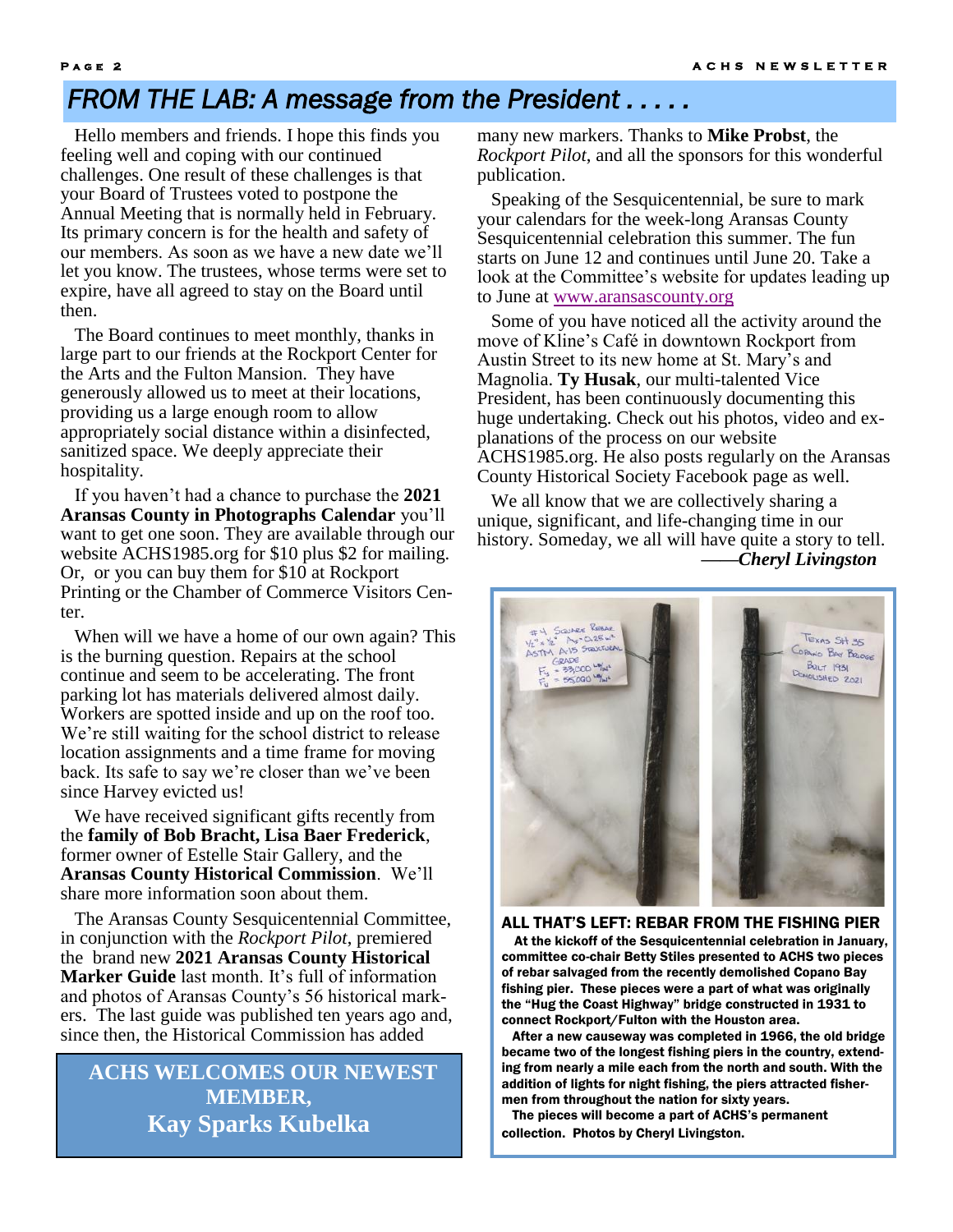## **Remembering Sue Hastings by John Jackson**

*[EDITOR'S NOTE: One of Aransas County's most noted historians, Sue Hastings, passed away December 20, 2020, at her home in Corpus Christi. A lifetime creative writer, Sue was the author (with William Allen) of the extensive historical study,* Aransas: The Life of a Texas Coastal County*, published in 1997. She also worked closely with ACHS Trustee John Jackson on his family/community history,* Taking the Tide: My Family's Ebb and Flow in Rockport, Texas *(2011). We asked John to share his memories of working with Sue.]*

 I had the pleasure of working closely with Sue Hastings twice during her literary career. The first time was back in the 1990s when the Rockport Art Association developed a Request for Proposal to select an author to write the history of Aransas County. Sue responded by teaming up with renowned author Bill Allen, who was then a professor emeritus at Ohio State University. Though Bill's credentials and experience may have influenced the committee's choice, the book was clearly the work of Sue Hastings. I was on that committee who selected the chosen team and we worked with both of them during the entire project.

 Because their book won many accolades, Sue Hastings became well known and respected in the historical and literary

fields after its publication.

Fifteen years later, after I had started my second



career as a financial advisor, I would share my Aransas County family history with clients, and they would invariably respond, "You should write a book!"

 Because I was focused on my new career, I knew I would probably never take the time to write a book, so in 2009, I decided to ask Sue to help me as a co-writer. I was so pleased when she agreed to take on the challenge and remember vividly our

Sunday afternoon meetings stretched over an eighteen-month period where she recorded my story.

 After completing a chapter, she would have me critique and edit it. I wrote about one fourth of the book because it was just too personal for anyone else to write, but of

course Sue had the opportunity to



add her advice as well.

 Finally, *Taking the Tide* was published in 2011 and most of the proceeds from its sale were donated to the Aransas County Historical Society. Sue came up with the title because it chronicled the ebb and flow of my family over the past 125 years in Rockport.

 Sue Hastings was indeed a pleasure to work with. Those who knew her well were aware of that sparkle in her eye when she was pleased with something. She also had a great sense of humor and a pleasing personality. Her *Aransas* book work will likely be what she will be most remembered for, and I was

fortunate to work very closely with her during two of her literary achievements and feel blessed for having done so.

### **ANOTHER HISTORIAN LOST: MURPHY GIVENS**

Long-time columnist and historian for the *Corpus Christi Caller-Times*, Murphy Givens died December 27, 2020. He was 76.

 Givens was the author or editor of 17 books on Texas history, including the classic *Corpus Christi: A History*. His weekly newspaper columns also reported on local history in the Coastal Bend, and recorded a radio series as well for public radio stations.

 KEDT-FM, 90.3 in Corpus Christi and KVRT-FM 90.7 in Victoria continue to air his radio show as "The Best of Murphy Givens" on Fridays as 7:45 AM and 5:44 PM.





Kathryn Sue Hastings (1937-2020) Photo courtesy https://www.legacy.com/obituaries/caller/obituary .aspx?n=kathryn-sue-hastings&pid=197280444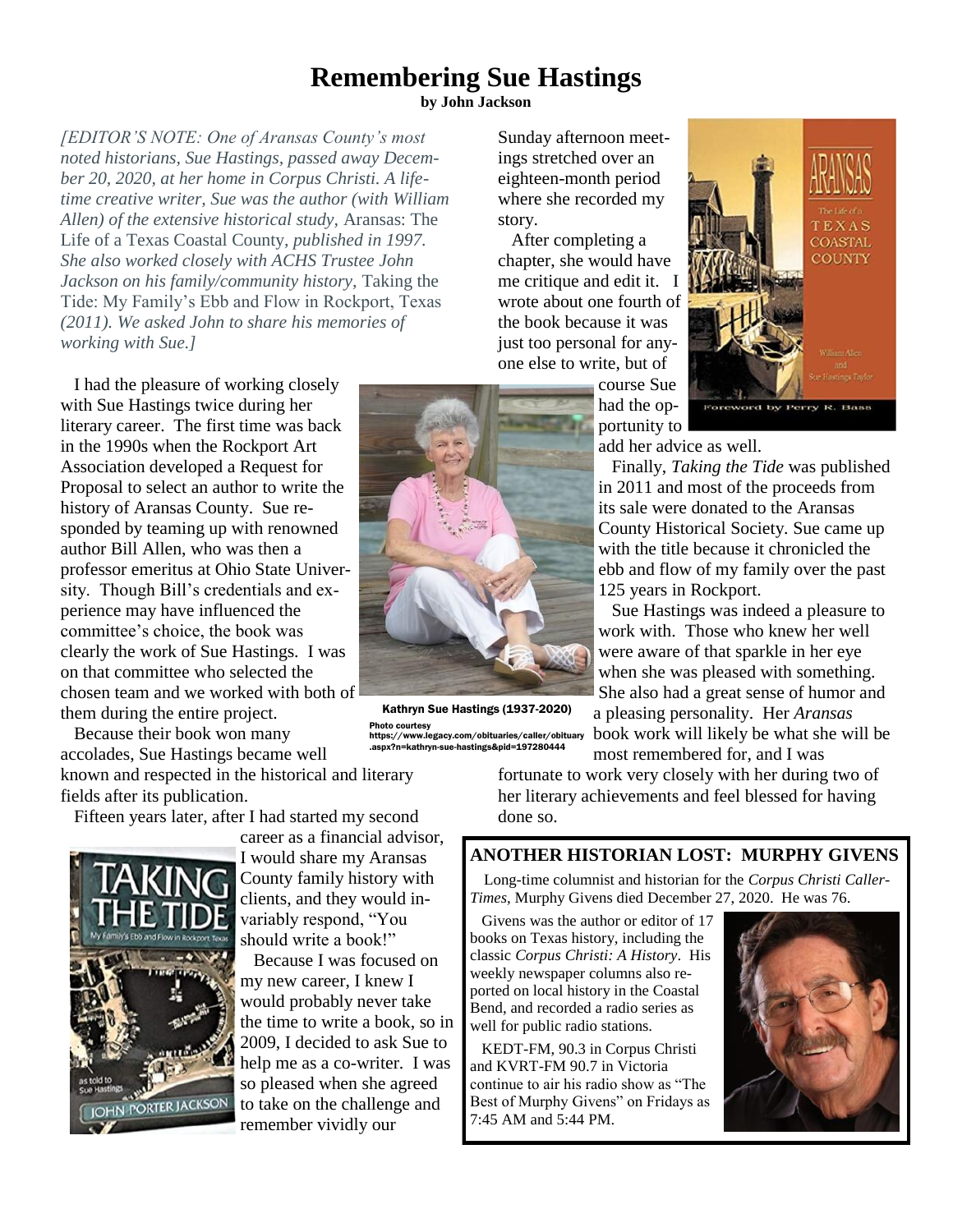**telephone**

# **2021 ACHS** Sesquicentennial **Historical Calendar!!**



With lots of new information, this calendar is very special. The story behind the cover photo is worth the price!

Still only

Available in Rockport at **ROCKPORT PRINTING R-F CHAMBER OF COMMERCE**

Available for \$12 online at

**Achs1985.org** Available for \$12 by mail at **ACHS P.O. Box 702 Rockport, TX 78381 Please use the form below to order by mail.**

## **TIME TO RENEW YOUR MEMBERSHIP OR GIVE A GIFT MEMBERSHIP?**

**You can use the form below to mail your dues to the address above,** 

**or you can renew online at achs1985.org.**

**Thank you for your support of the**

## **Aransas County Historical Society**

## **ORDER FORM: COMPLETE AND MAIL WITH PAYMENT TO THE ADDRESS ABOVE:**

**\_\_\_\_\_\_\_\_\_\_\_\_\_\_\_\_\_\_\_\_\_\_\_\_\_\_\_\_\_\_\_\_\_\_\_\_\_\_\_\_\_\_\_\_\_\_\_\_ Your name \_\_\_\_\_\_\_\_\_\_\_\_\_\_\_\_\_\_\_\_\_\_\_\_\_\_\_\_\_\_\_\_\_\_\_\_\_\_\_\_\_\_\_\_\_\_\_ address \_\_\_\_\_\_\_\_\_\_\_\_\_\_\_\_\_\_\_\_\_\_\_\_\_\_\_\_\_\_\_\_\_\_\_\_\_\_\_\_\_\_\_\_\_\_\_ City, state ZIP \_\_\_\_\_\_\_\_\_\_\_\_\_\_\_\_\_\_\_\_\_\_\_\_\_\_\_\_\_\_\_\_\_\_\_\_\_\_\_\_\_\_\_\_\_\_\_ email \_\_\_\_\_\_\_\_\_\_\_\_\_\_\_\_\_\_\_\_\_\_\_\_\_\_\_\_\_\_\_\_\_\_\_\_\_\_\_\_\_\_\_\_\_\_\_ NUMBER ORDERED\_\_\_\_\_\_\_ \$12 EACH (price includes handling and sales tax) TOTAL ENCLOSED\_\_\_\_\_\_\_\_\_\_\_ Make check payable to Aransas County Historical Society \_\_\_\_Check here if renewing dues \_\_\_\_\_\$20 individual \_\_\_\_\_\_\$30 family**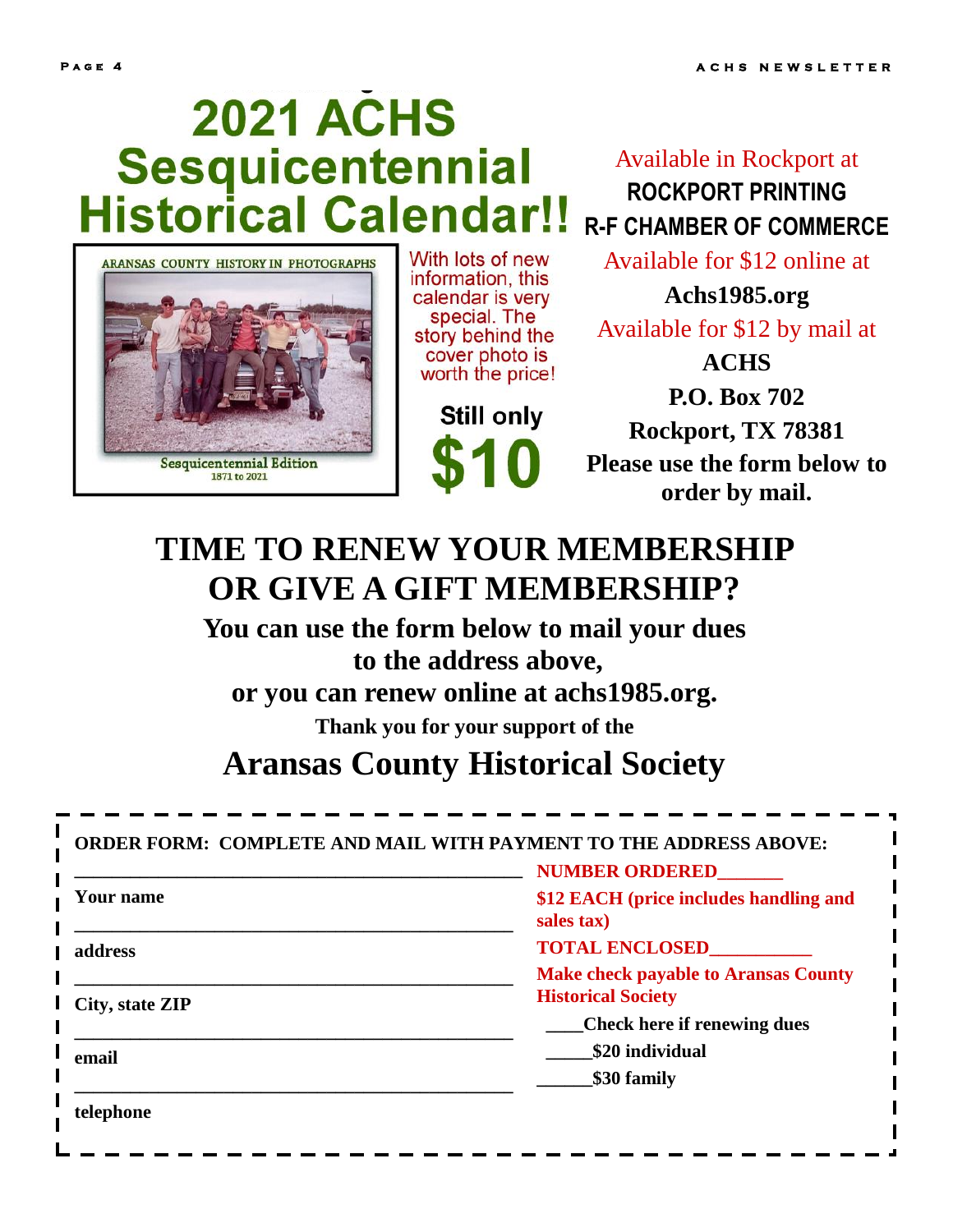

 The Meriam Meat Packery was one of several that lined the shores of Aransas and Copano Bays during the late 1860s and '70s. Located on Fulton Beach in Fulton, the Meriam was a major operation, which may account for the production of this rare image of a working packery in Aransas County. Photo courtesy Kam Wagert.

## **THE MEAT PACKING ERA IN ARANSAS COUNTY**

by Bobby Jackson

*[Editor's note: This article by award-winning history teacher and ACHS Trustee Bobby Jackson originally appeared in the* Rockport Pilot *as a History Mystery.]*

 After the Civil War, the cattle industry in South Texas thrived. Herds of cattle were driven to the coast, and boarded on ships in Rockport and Fulton. The industry did too well, as the herds far exceeded the market. Ironically, cattle thieves came up with a solution: kill and skin the cattle on the open range and take the hides to Mexico where there was a ready cash market.

 The meat packers (packeries) and slaughter houses sprang up here almost overnight. There were about twenty in Aransas County. The first packery was built by William S. Hall in Fulton. John Brundrett had a packery in Lamar. The Cushman Packery was on Frandolig Island (now Key Allegro). The Carruthers-Fulton Packing Company dealt almost exclusively in hides. The Meriam Packing Company was on Fulton Beach. A painting of this packery now hangs in our Texas Maritime Museum.

 The packeries began to utilize cattle parts and biproducts. Beef was pickled. Tallow was shipped to be made into soap and candles. The hides were used for clothing and shoes. Buttons, combs, and tool handles were made from the horns. Glue was made from the cattle's hooves. Any residual meat left after the tallow was rendered was used as fertilizer.

 In one year in the late 1870s, one million pounds of tallow were shipped from this area. A typical schooner's cargo would contain 1,982 dry hides, 20 tons of bones, 3,958 horns, and over 30 tons of tallow and pickled meat.

These packeries flourished for only ten years, from 1867 – 1877. The end was brought about by the great cattle drives to the north. This was cheaper and more productive than killing the cattle and shipping their parts and by-products by schooners. The coming of the railroad, the San Antonio and Aransas Pass, to Rockport in 1888 also drove another nail in the coffin of the meat packing industry.

**THE NEWS OF ARANSAS COUNTY: from** *The Galveston News***, March 2, 1877**

———————————————————

### **STATE NEWS.**

#### ARANSAS COUNTY.

Rockport Transcript : On last Saturday evening the young gentlemen of the Meriam Packing Company, and the public generally, accepted the invitation Dr. Marks's class in vocal music extended to them to attend a concert at the Baptist church. The occasion passed off with much good feeling and interchange of courtesies. A large crowd was assembled, both from Fulton and Rockport, and, after some good singing by the class, a quartet from<br>Fulton, consisting of Messrs. Lyman, Peabody, Howlet and Graham, took their places around the organ, and gave some beautiful songs, the rendering of which was received with loud applause by the large audience assembled. Another song from the class and the crowd dispersed, seemingly well<br>pleased with the evening's entertainment. After singing, the young gentlemen from the Meriam Packery were<br>invited by Col. Meriam to assist at a cold collation, prepared at his house for their comfort and entertainment. The supper was all that could be wished and all enjoyed themselves, and the kind and hospitable manner in which those present were treated by the gentlemanly host will long be remembered. ....The steamer was in during the week and took quite a large freight,<br>shipped by the Meriam Packery and Messrs. Meade & Nash.